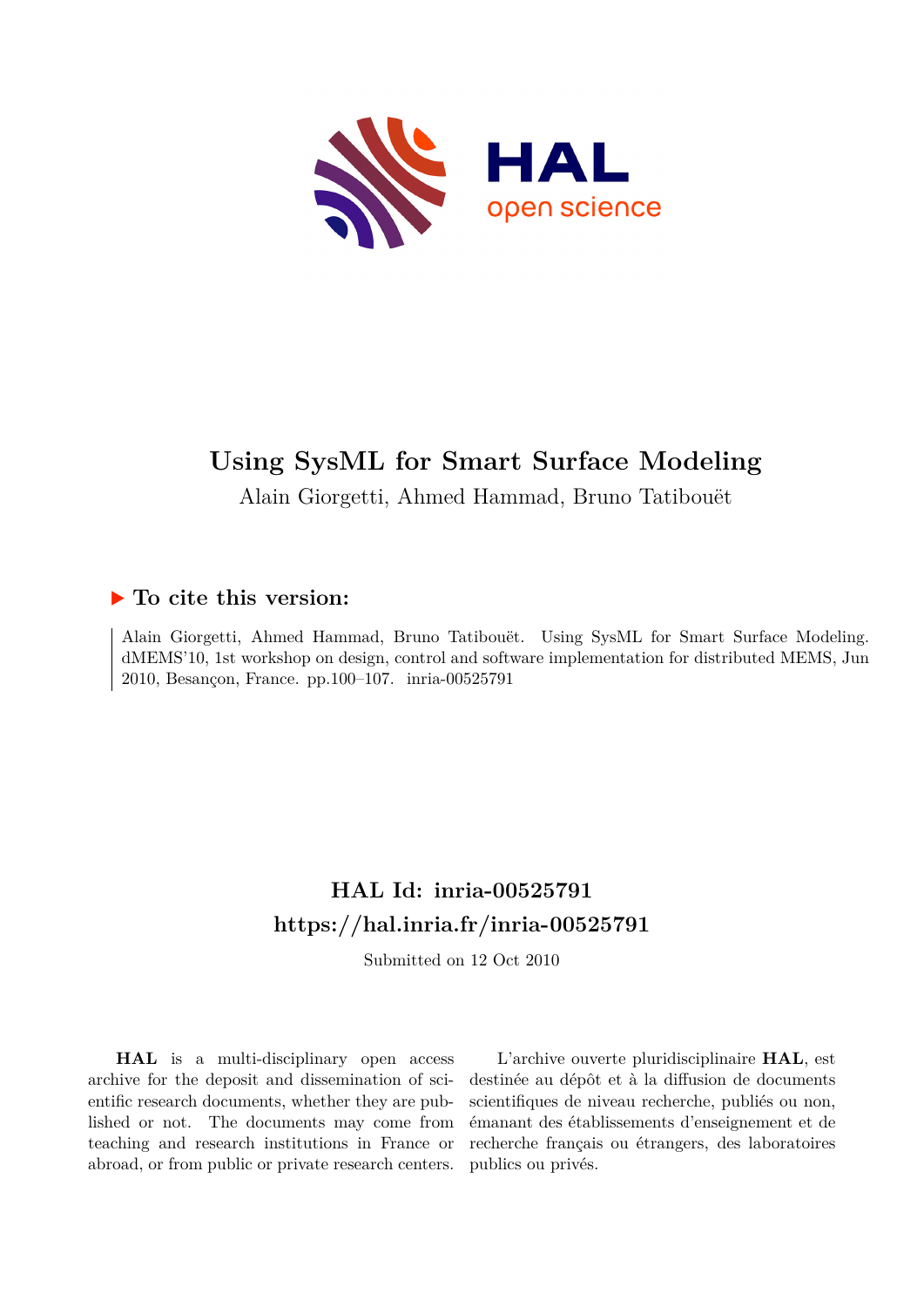### **Using** *SysML* **for Smart Surface Modeling**

Alain Giorgetti, Ahmed Hammad and Bruno Tatibouët *LIFC University of Franche-Comte´*

16, Route de Gray, F-25030 Besançon {*alain.giorgetti, ahmed.hammad, bruno.tatibouet*}*@univ-fcomte.fr*

*Abstract***—A** *smart surface* **is a distributed Micro-Electro-Mechanical System (MEMS) designed for conveying microscopic objects over a meso-scale distance, by the coordinated action of several microcells composed of microsensors, microactuators and control units. We present a high-level description of a smart surface with the System Modeling Language (***SysML***). We show how various SysML views (requirement, block, constraint and parametric diagrams) may accompany the design of such a complex system with precise but simple models. We also establish links between SysML and other technologies and tools for complex system modeling.**

*Keywords***-Smart Surface, SysML, Modeling**

#### I. INTRODUCTION

Current miniaturization and integration trends of electronic devices require to assemble chips and other components that become too small to be directly handled by humans. The future electronics assembly industry will have to scale with the technology, using automated micromachines combining manipulators and intelligent conveying systems.

A *smart surface* is a distributed Micro-Electro-Mechanical System (MEMS) designed to convey microscopic objects over a meso-scale distance. The global conveyance effect results from the coordinated action of microcells spatially organized in a 2D array. Each microcell is composed of a microsensor, a microactuator and a control unit. The control units realize communications with their neighbours and computations to adjust the actuator local effects from the sensor measures.

Modeling such a complex system is a challenge addressed in [1], [2], [3] with the motivation of validating by simulation the realization of a Distributed MEMS Air-flow Surface Micromanipulator (DMASM, see Figure 1). For technological reasons, the corresponding realization was limited to the microactuator layer. Integrating the sensor and control layers was the goal of a multidisciplinary research project named "Smart Surface", initiated in 2007 and supported by the French Research Agency (ANR).

During this project many attempts have failed to extend the existing models with the distributed control of the microactuators. We claim that the failure is due in some extend to the intrication of the model itself, but also to the modeling language, namely VDHL-AMS [4]. The usual practice of this extension of VHDL to mixed signals was



Figure 1. Conveyance of micro objects

indeed not shared by the physicians, automaticians and computer scientists collaborating in the project. Anticipating this difficulty we have contributed to this project by investigating an adapted language.

A previous work [5] considered a smart surface as a set of heterogenous *SoC* (System on Chip) systems. System on Chip (*SoC*) refers to integrating all components of an electronic system into a single integrated electronic circuit. It may contain digital, analog, mixed-signal, and often radiofrequency functions all on one chip. A typical application is in the area of embedded systems. The interaction and integration of hardware and software components are essential parts of their design. A preliminary smart surface modeling was realized in [5] with the *UML4Soc* profile.

The present work suggests to use the System Modeling Language (*SysML*) as a better solution for the multidisciplinary modeling of relevant physics (electromechanics, electronics, . . . ) and control of distributed MEMS. *SysML* is a modeling language for systems engineering. This covers complex systems which include a broad range of heterogeneous domains, in particular hardware and software. Several similarities exist between the methods used in the area of systems engineering and complex *SoC* design, such as the need for accurate requirements capture, system specification and simulation, system validation and verification. There are several work [6], [7], [5] in this area, using *UML* as specification language and checking the properties of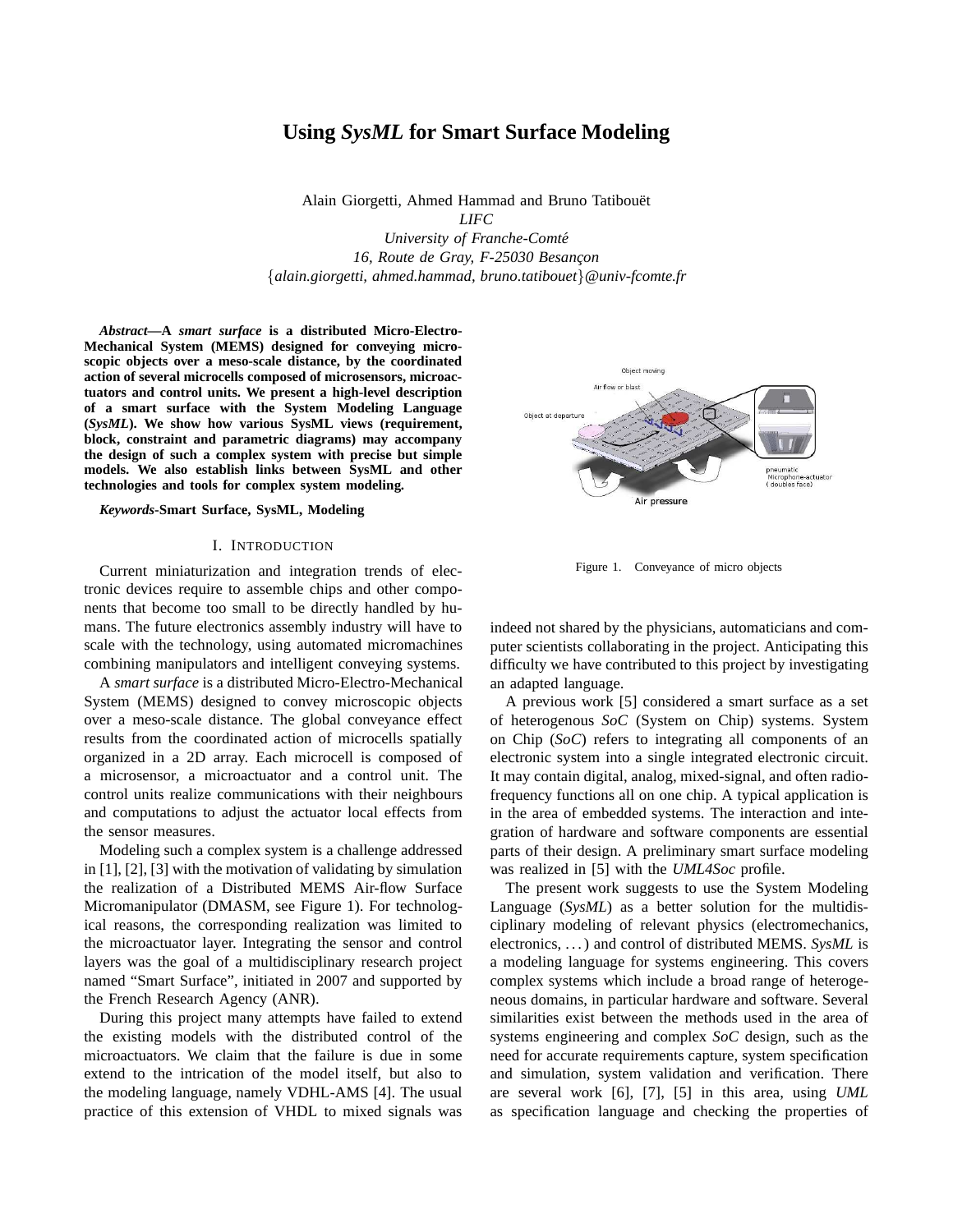reliability.

This paper addresses the graphical description of a smart surface by *SysML* diagrams. These diagrams help understanding the specification for stakeholders who are not familiar with the *VHDL-AMS* language, such as customers or certification authorities. *SysML* facilitates also communication between project members.

Section II gives a brief description of *SysML*. Section III informally presents the smart surface example. Section IV presents its modeling by various diagrams, including the requirement diagram, two block diagrams and the parametric diagram. Finally, we end up by a conclusion and some perspectives of this work.

#### II. *SysML*

*SysML* has been proposed by the Object Management Group (OMG, http://www.omg.org) together with the International Council on Systems Engineering (IN-COSE, http://www.incose.org) and the AP233 consortium (http://ap233.eurostep.com) with the aim to define a general purpose modeling language for systems engineering. It is based on the actual standard for software engineering, the Unified Modeling Language (*UML*, http://www.uml.org) version 2.0, with some extensions (see figure 2), and it was developed as a response to the request for proposal (RFP) issued by the OMG in March 2003 (http://syseng.omg.org/UML for SE RFP.htm) and adopted as a standard in May 2006 (http://www.omgsysml.org). *SysML* is a modeling language for representing systems and product architectures, as well as their behavior and structure. It adapts to systems engineering standard modeling techniques from software development, and supports the specification, design, analysis, verification and validation of a broad range of complex systems.



Figure 2. Comparison of SysML 1.0 with UML 2.0

(*SysML*) is the first formal UML profile dedicated to the specification of professional engineering systems. It has been developed during many years but has only recently been fully agreed and standardized. *SysML* has meanwhile evolved over several major iterations, including two separated proposals from different teams. As a consequence of this long and often confusing evolution, there are many misconceptions associated with *SysML*, such as its status as a profile, its autonomy as a language and how it can be applied in a better way for systems engineering. *SysML* significantly extends *UML* with system-related formal constructs, such as real-world physical constraints, physical flows and connections between physical components.

#### III. *Smart Surface* INFORMAL DESCRIPTION

A *smart surface* consists of a rectangular grid of rectangular cells. Each cell consists of a microactuator, a microsensor and a microcontroller. The purpose of a smart surface is to sort microscopic objects according to parameters such as their shape and/or colour. The following smart surface characteristics are extracted from a specification document conjointly written during the "Smart Surface" project.

#### *A. The grid*

- The grid is divided in 24 lines of 24 cells each, a cell having a size of about 2 mm.
- There is no centralized control. Cells communicate step by step through their direct neighbours.

#### *B. Objects to sort*

- We assume, at first, that a object should be found from a small number of options (2, 3 or 4).
- Objects to convey are typically included in a square of less than 4  $\mu$ m a side.

#### *C. Microactuator*

- A microactuator can communicate with its 4 neighbours via its cell controller,
- A microactuator acts on the objects through an air-flow (should not be specified at this level).

#### *D. Sorting*

- In the first instance, at a given moment, at most one object may be present on the smart surface,
- The sorting will be done according to the shape of the object.

#### IV. MODELING A SMART SURFACE WITH *SysML*

The former informal specification is obviously incomplete. Even more detailed, it would remain imprecise, due to the ambiguities of natural languages. We suggest to replace it with *SysML* diagrams. Typical instances of the most important diagrams for a smart surface modeling are presented one after the other. Physical concepts and laws are borrowed from [2].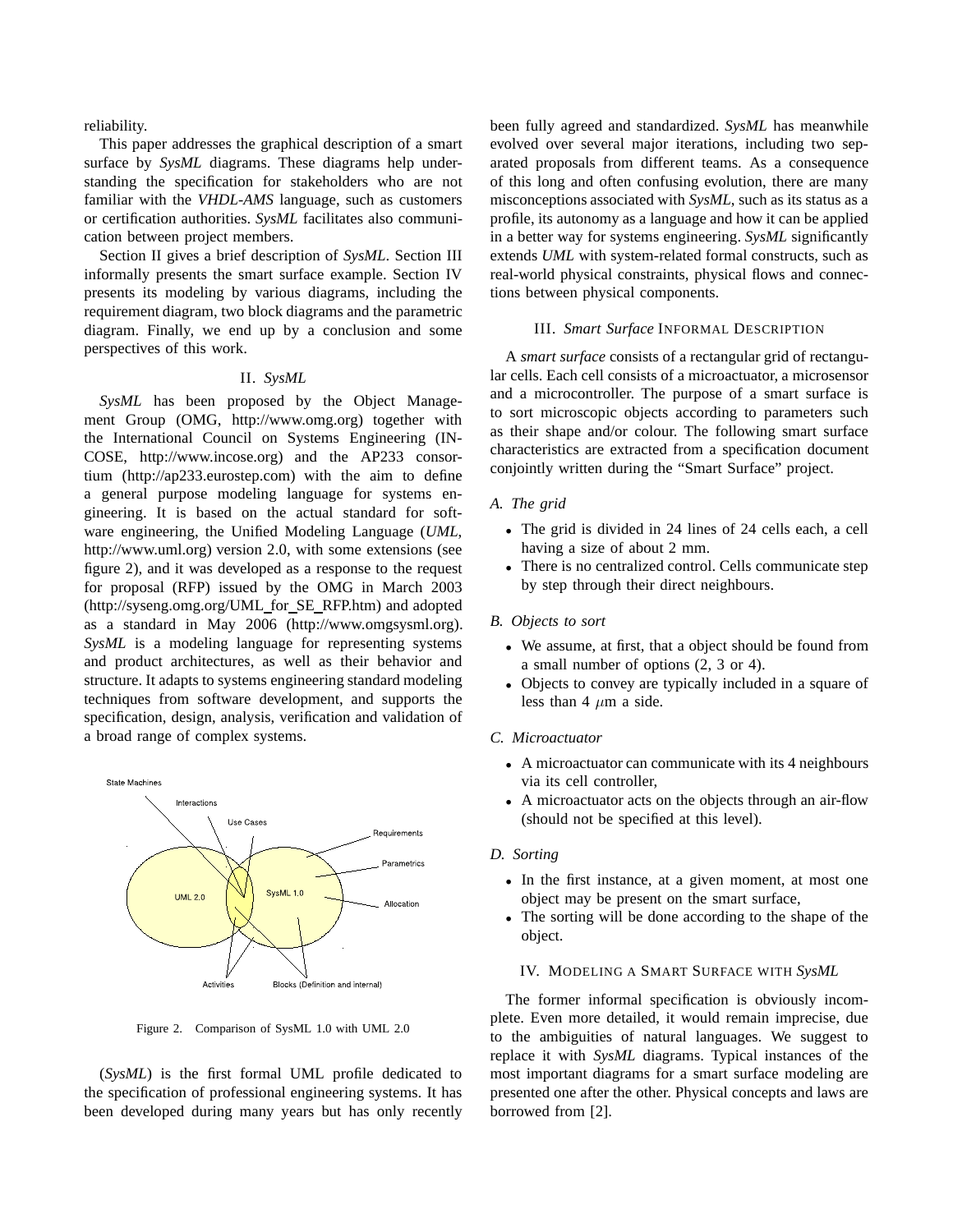

Figure 3. Requirement diagram

#### *A. Requirement diagram*

The *SysML* requirement diagram allows several ways to represent requirements relationships. The relationships *derive*, *satisfy*, *verify*, *refine*, *trace* and *hierarchy* are briefly explained below :

- The *derive* relationship relates a derived requirement to its source requirement. In a requirement diagram, the *derive* relationship is represented by the keyword "deriveReqt".
- The *satisfy* requirement describes how a model satisfies one or more requirements. It represents a dependency relationship between a requirement and a model element (from another *SysML* diagram) that fulfills that requirement. This relationship is represented by the keyword "satisfy". One example is to associate a requirement to a *SysML* block diagram.
- The *verify* relationship defines how a test case can verify a requirement. This includes standard verification methods for inspection, analysis, demonstration or test. The keyword "verify" represents this relationship.
- The *refine* relationship describes how a model element (or set of elements) can be used to later refine a requirement. For example, how a Use Case can represent a requirement in a *SysML* requirement diagram. The relationship is represented in the diagram by the keyword "refine".
- The *trace* relationship provides a general purpose re-

lationship between a requirement and any other model element. Its semantics has no real constraints and is not well-defined as the other relationships.

• In large and complex systems, it is common to have a hierarchy of requirements, and their organization into various levels helps in dealing with system complexity. *SysML* allows splitting complex requirements into simpler ones, as a hierarchy of requirements related to each other. The advantage is that the complexity of systems is treated from the early beginning of development, by decomposing complex requirements.

In Figure 3, the requirements *localizeObject*, *determineDirection* and *determineNewPosition* are broken down from the requirement *moveObject*.

#### *B. Block Definition Diagram*

*SysML* provides a structural element called a *block*. A block can represent any type of component of the system, physical, logical, functional, or human. Blocks are declared within a *Block Definition Diagram* (*BDD*) based on the *UML Composite Structure Diagram*, which extends the *UML Class Diagram*. A BDD describes the structure of the system. In particular, it can represent association and composition relationships.

Figure 4 shows an example of a *BDD* with four blocks. It is the first level of modeling of the smart surface, the most abstract. The block named **Smart Surface** represents the system as a whole. It is decomposed into three sub blocks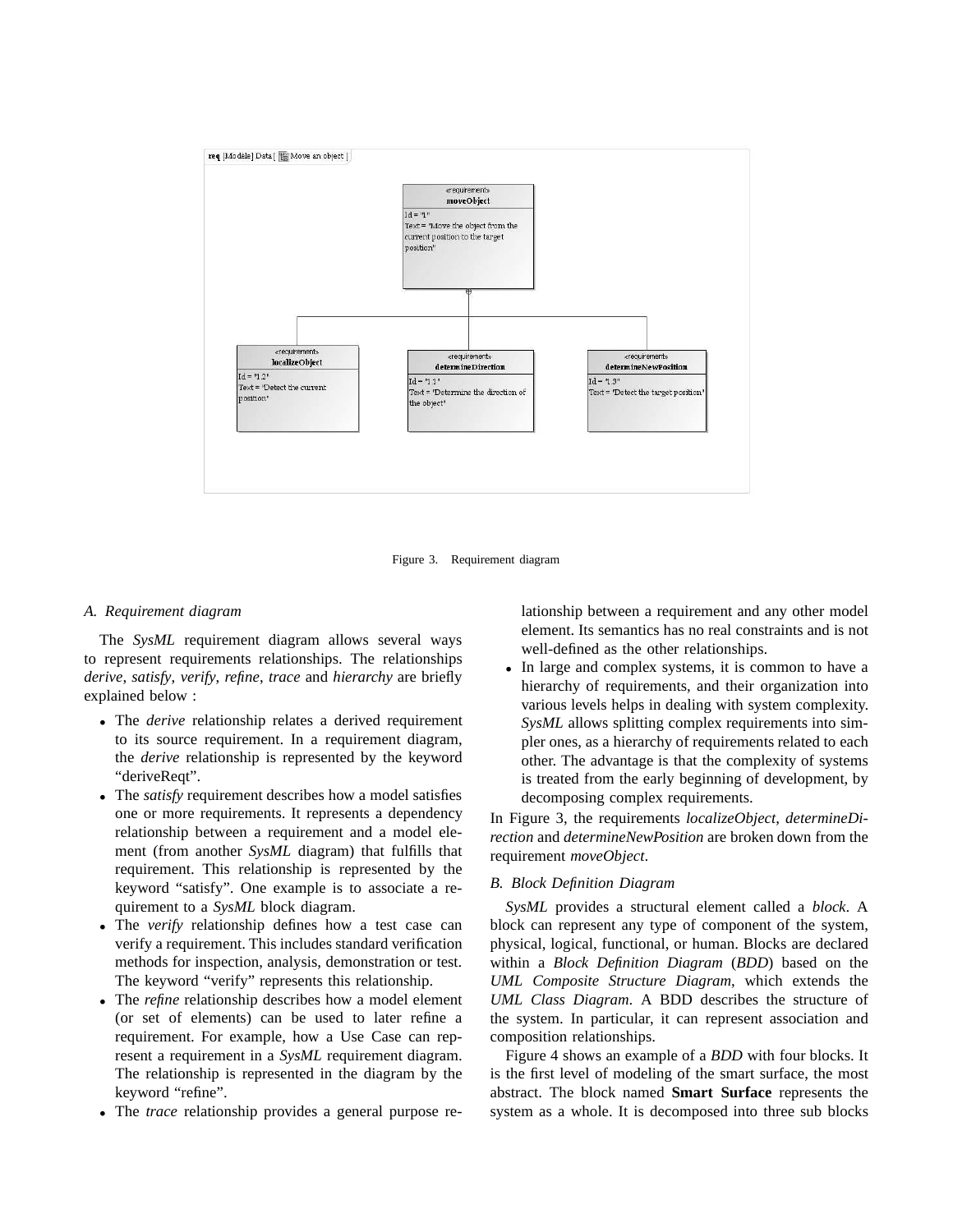

Figure 5. Block Definition Diagram, level 2

(**Surface**, **Interface** and **Object**) and is linked to them by the following relationships :

- composition to the *Surface* and *Interface* blocks,
- aggregation to the *Object* block.

The block named **Object** represents a microscopic object in the *Smart Surface* environment. The block named **Surface** represents the distributed MEMS under design. The block named **Interface** represents all the interactions between **Surface** and **Object**.

At a second (more detailed) level of modeling (see Figure 5), the block **Surface** is linked by composition to a new block named **Cell**. The composition relation with the block **Cell** is labeled with the multiplicity 1..∗ and expresses that the surface is composed of many cells. The block **Cell** is itself composed of three parts, namely a microactuator, a microsensor and a microcontroller. Each of them is represented by a block.

The two blocks **Surface** and **Cell** represent physical components and together constitute a physical model of the smart surface. On the other hand the block **Interface** is a logical model of the surface interactions with its environment, here reduced to a microscopic object moving above the surface. This concept of interface has been introduced in [2] to model the multiphysical exchanges (mechanical, electrical, fluidic, etc) between a MEMS and its environment.

Requirement traceability is made possible by the definition of a relationship **satisfy** between the **Interface** block and an element of the requirement diagram.

#### *C. Internal Block Diagram*

The *Internal Block Diagram* (*IBD*) allows the designer to refine the structural aspect of the model. The *IBD* is the equivalent in *SysML* of the composite structure diagram in *UML*. In the *IBD*, parts are basic elements assembled to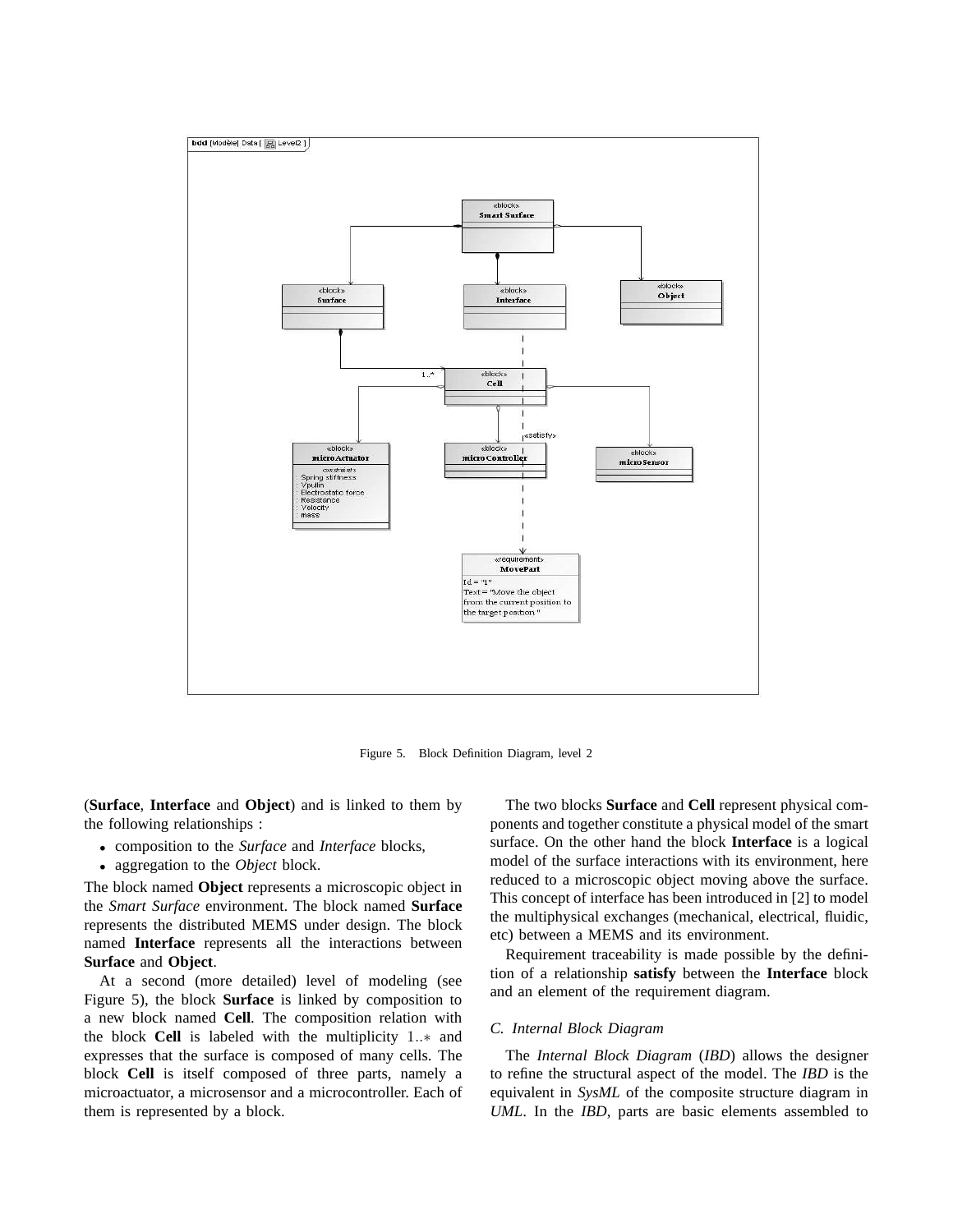

Figure 4. Block Definition Diagram, level 1

define how they collaborate to realize the block structure and/or behavior. In the *IBD* the designer can refine the definition of the interactions between blocks by defining flow ports along the following rules:

- ports are parts available for connection outside of the owning block;
- ports are typed by interfaces or blocks which define what can be exchanged through them;
- ports are connected using connectors which represent the use of an association in the *IBD*.

Two types of ports are available in *SysML*:

- standard ports handling requests and invocations of services with other blocks (basically the same concept as in *UML* 2.0);
- flow ports which let blocks exchange flows of information.

Flow ports specify the interaction points among blocks and parts supporting the integration of behavior and structure. For standard ports, an interface class is used to list the services offered by the block. For flow ports, a flow specification is created to list the type of data that can flow through the port.

Figure 6 shows how to represent the internal structure of the block **Cell** by an *IBD*.

Figure 6 shows two flow ports: the flow port Direction enable continuously passes the direction of the object. Through the flow port Object detection the microsensor sends to the microcontroller a signal to indicate the detection of an object.

#### *D. Constraint Blocks*

A *constraint block* encapsulates a physical property of the system or a constraint on it. Syntactically it is a block labeled with the keyword  $\langle\langle\text{constant}\rangle\rangle$  and identified by a name. The next compartment in the constraint block defines



Figure 6. Internal Block Diagram of the *cell* block

the constraint as an arbitrarily complex logical expression, in a formal (e.g. using MathML (http://www.w3.org/Math) or OCL (http://www.omg.org/spec/OCL/2.0) or informal language. The last constraint block compartment enumerates the constraint parameters as attributes with their type.

Up to here, our smart surface modeling is generic. It does not yet describe the physical structure and behavior of a particular realization. Constraint blocks are the key for this physical description.

As a first example, Figure 7 shows constraint blocks specifying the behavioral laws of a pneumatic microactuator represented in Figure 1 and described in VHDL-AMS in [2]. The constraint block named **Electrostatic force** corresponds to the use case when the microactuator is active and produces an air flow in one direction. Two other constraints not reproduced here correspond to the other two cases, when the microactuator is active in the reverse direction and when it is off.

Constraint blocks define generic constraints that can be reused in multiple contexts. Reusable constraint definitions are specified in block definition diagrams and can be packaged into general-purpose or domain-specific model libraries. For instance the **Velocity** constraint in Figure 7 is a general-purpose definition that could be packaged and imported in the present model.

Along the functional virtual prototyping (FVP) methodology promoted in [1], the constraint blocks presented in Figure 7 take part to a low physical description level called the "component model". But constraint blocks can also describe the highest global behavioral description level of FVP, called the "behavioral model". Figure 8 illustrates this with three constraint blocks specifying the interations between the MEMS array and an object above it. It is a simplified version of the behavioral model described (mathematically and in VHDL-AMS) in [1]. Since it considers the smart surface as a whole, this specification is clearly at the most global modeling level and is a possible realization of the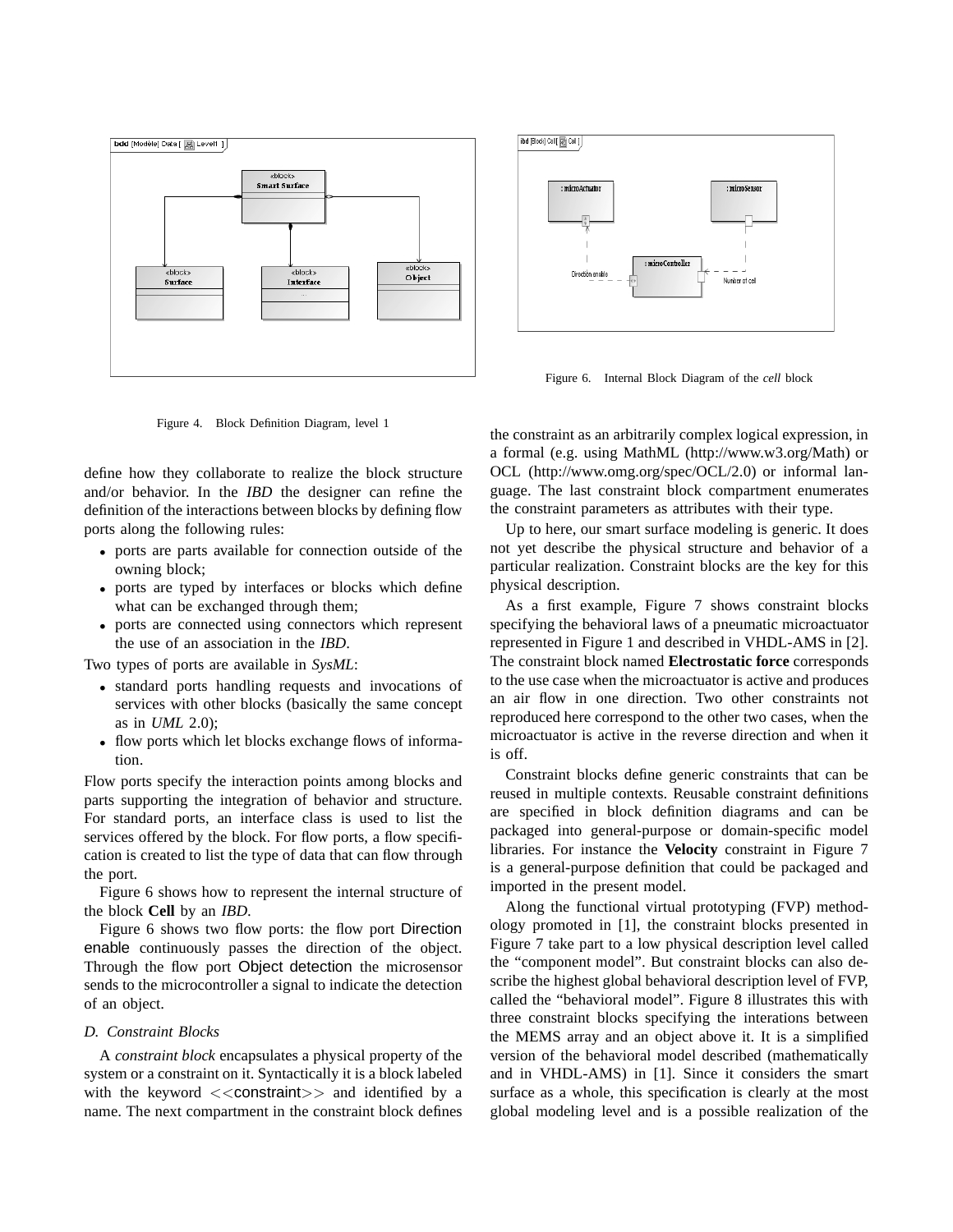

Figure 7. Constraint blocks of a pneumatic microactuator



Figure 8. Constraint blocks of the interface

**Interface** block, as mentionned in the BDD title. The formulas in the constraint blocks **Horizontal dy-**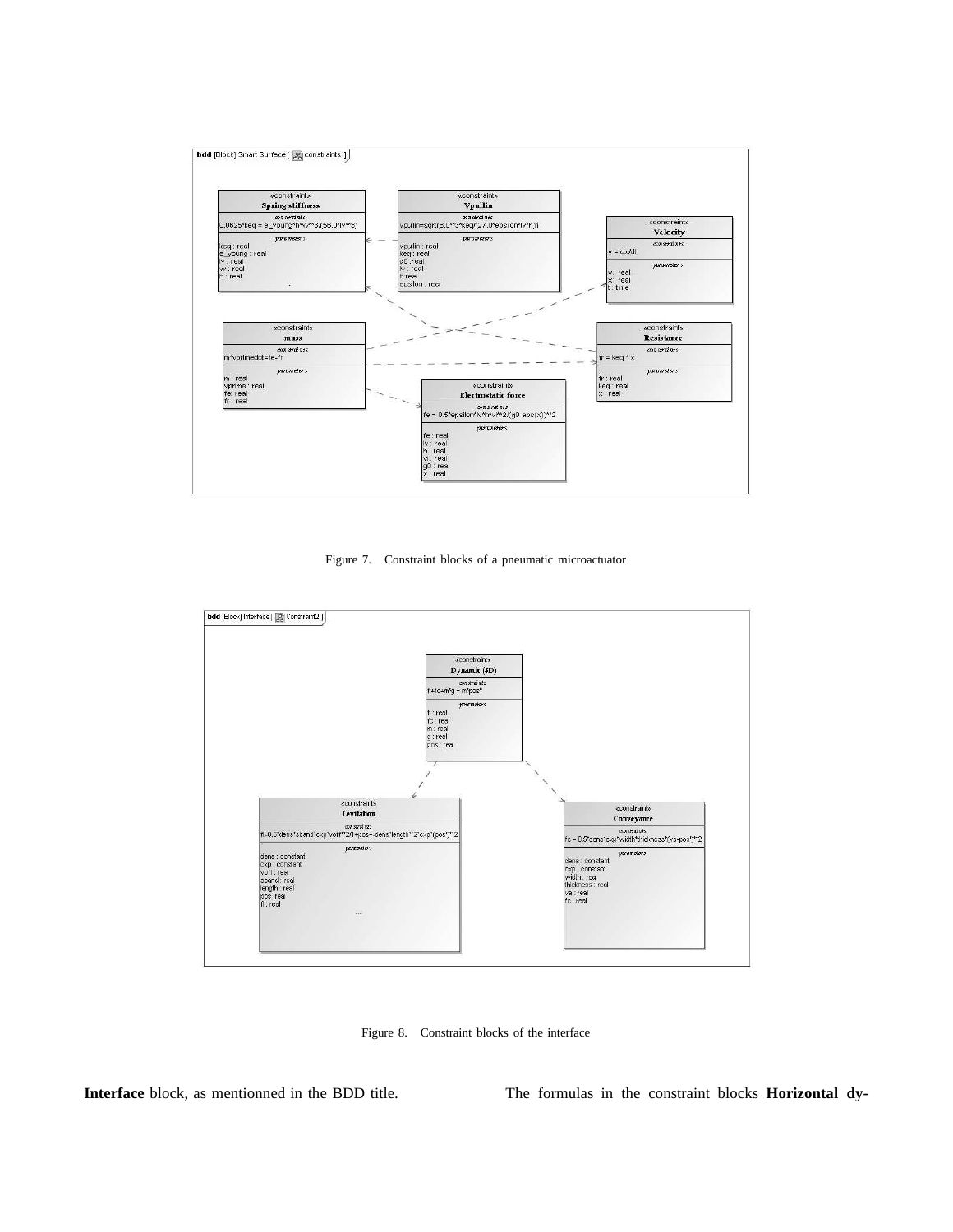**namic** and **Vertical dynamic** are two instances of the fundamental law of solid mechanics, respectively expressed along an horizontal axis and the vertical  $z$ -axis. The horizontal axis can be assumed to be the  $x$ -axis, a similar law not reproduced here also holds along the y-axis. **fl** and **fc** respectively are the levitation and conveyance forces produced by the air-flow, **m** is the object mass and (**posx**,**posy**,**posz**) is its position in a 3D Cartesian coordinate system. The **Levitation** and **Conveyance** constraint blocks define approximative laws to compute the intensity of the levitation and conveyance forces, respectively. The conveyed object is assumed to be parallelepipedic with a square side of length **length** and a thickness given by the **thickness** quantity. **dens** is the air density, **cxp** is the air pressure, **voff** (resp. **va**) is the air-flow velocity when the microactuator is off (resp. on).

Constraint blocks are linked by a dependency relationship expressing that changes in one model element (the supplier) impact another model element (the client). A dependency relationship can also represent precedence. For example the equation in the block **Conveyance** must be solved before that in the block **Horizontal dynamic**, hence the dependency relationship in Figure 8 between the two blocks.

#### *E. Parametric Diagram*

A *Parametric Diagram* (*PD*) is associated to a block and makes use of constraint blocks, defined in a Block Definition Diagram, as constrain properties for its owning block. It is a new diagram type specific to *SysML*. Syntactically a *PD* is similar to an *IBD*, with the restriction that connectors are either between two constraint parameters or between a constraint parameter and a parameter of the owning block.

Figure 9 shows the PD of the block **Interface**, with connectors between the four constraint blocks from Figure 8. The parameters on the diagram edges are the concrete **Interface** block attributes. Except the gravitational constant **g** the interface attributes either come from the surface (**voff**, **va**) or from the conveyed object (mass **m**, shape characterized by **length** and **thickness**, position defined by **posx** and **posz**).

Figure 10 is the PD of the **microActuator** block. Among others it shows how the mathematical formula which expresses the contact voltage ( $V_{pull-in}$ ) is related to other constraints and quantities. This constraint requires five input parameters. **lv** is the length of vertical suspending beam, **keq** is the spring stiffness, **epsilon** is the dielectric constant of vacuum, **h** is the thickness of suspending beam, and **g0** is the initial gap between electrodes. These values may either come from the external environment or from results of other equations. The **Vpullin** block also provides the output parameter **vpullin**.

#### V. CONCLUSION AND PERSPECTIVES

We have presented a hierarchical modeling of a smart surface with *SysML*. The first two levels are generic in the



Figure 9. Parametric diagram of the interface block

sense that they can be refined into any physical model of intelligent conveying surface. As an example of possible refinement we have presented *SysML* diagrams corresponding to the distributed MEMS air-flow surface micromanipulator from [1].

As *SysML* is a language, not a methodology, it can be smoothly integrated in any existing design methodology and can thus significantly improve the development process of an organization. There is no need to do radical changes in the current methodology, which would involve too many risks. In addition *SysML* is a *UML*-based language, which is widely known and used, both in academia and industry. It can also facilitate communication between all professionals involved in a system design.

System modeling and simulation traditionally have been performed using quite different tools, e.g., relatively informal graphical diagrams for system description, and formal languages for simulation. The emergence of *SysML* may provide a way to create formal system models, and link them directly to formal simulation languages as *Rosetta* [8]. The potential for this approach is quite interesting, as it would permit users to develop system models that could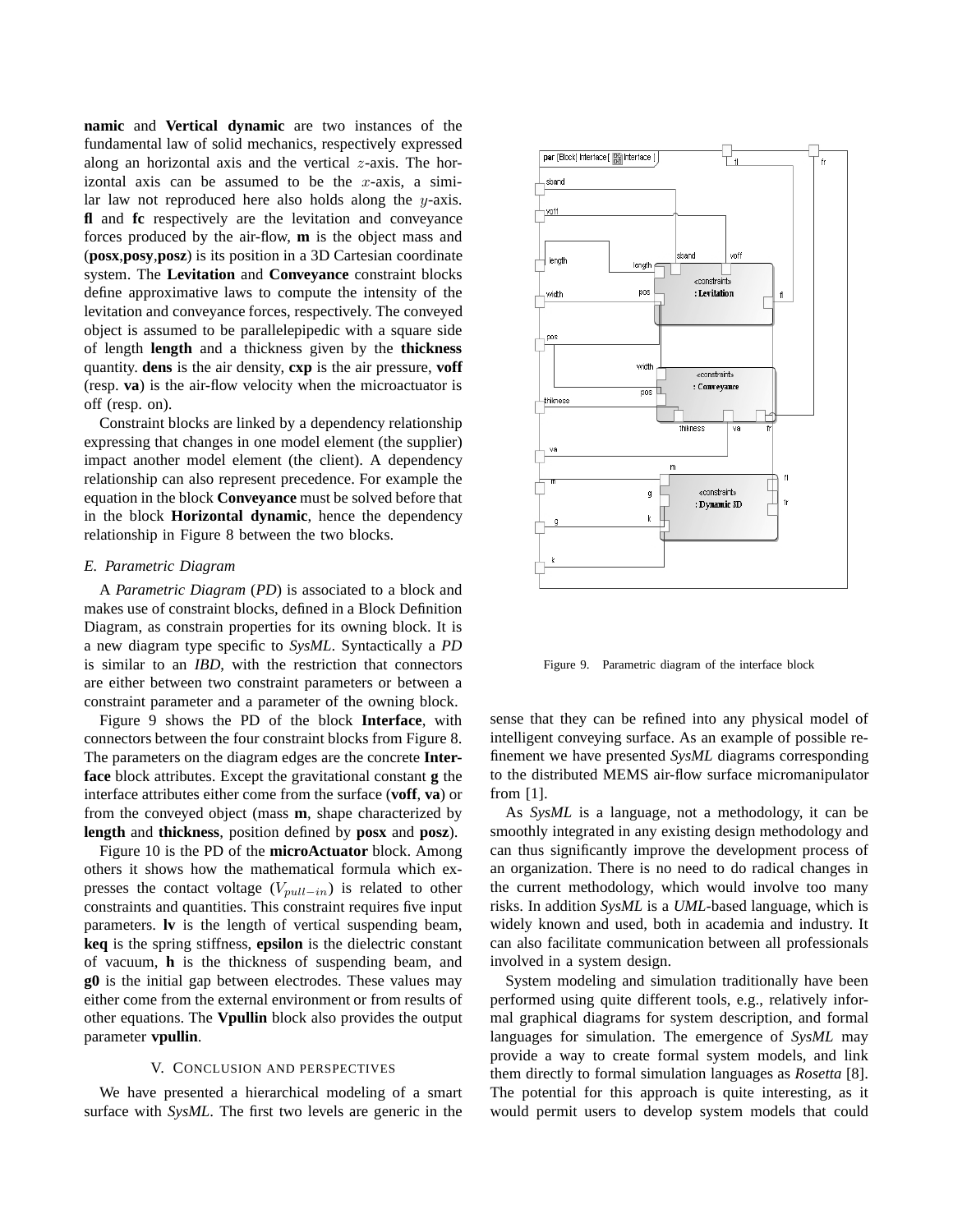

Figure 10. Parametric diagram of the microactuator block

be automatically parsed into specific analysis models.

A perspective is to establish links between *SysML* and tools and technologies for modeling used to represent or describe complex systems. In the field of complex systems, engineers and researchers often use *VHDL-AMS*. We plan to create the following links between *SysML* and *VHDL-AMS*:

- Generating *VHDL-AMS* code from *SysML* diagrams
- Extracting *SysML* diagrams from *VHDL-AMS* code
- Extending the *SysML* metamodel with *VHDL-AMS* characteristics.

#### ACKNOWLEDGMENT

This work is supported by the ANR-06-ROBO-0009-03 project *Smart Surface*.

#### **REFERENCES**

[1] Y.-A. Chapuis, L. Zhou, H. Fujita, and Y. Hervé, "Multidomain simulation using VHDL-AMS for distributed MEMS in functional environment: Case of a 2D air-jet micromanipulator," *Sensors and Actuators A: Physical*, vol. 148, no. 1, pp. 224 – 238, 2008.

- [2] L. Zhou, "Modélisation *VHDL-AMS* multi-domaines de structures intelligentes, autonomes et distribuées à base de MEMS," Ph.D. dissertation, Institut d'Electronique du Solide et des Systèmes, University of Strasbourg (France), 2007.
- [3] L. Zhou, Y.-A. Chapuis, J.-P. Blondé, H. Berviller, Y. Fukuta, and H. Fujita, "Integrated control strategy for autonomous decentralized conveyance systems based on distributed *MEMS* arrays," in *Proc. SPIE, Smart Structures and Materials 2004: Modeling, Signal Processing, and Control*, R. C. Smith, Ed., vol. 5383, March 2004, pp. 498–506.
- [4] E. Christen and K. Bakalar, "*VHDL-AMS*-A Hardware Description Language for Analog and Mixed-Signal Applications," in *IEEE Trans. Circuits & Systems-II*, vol. 46, no. 10, Oct 1999, pp. 1263–1272.
- [5] A. Hammad, H. Mountassir, and B. Tatibouet, "Using the profile *UML4SoC* for modeling a smart surface," in *ICEEDT'08, 2nd int. conf. on Electrical Engineering Design and Technology*, Nov. 2008, proceedings on CD-ROM. 6 pages.
- [6] R. Malik and R. Mühlfeld, "A case study in verification of *UML* statecharts: the PROFIsafe protocol," in *Proc. 5th Workshop on Tools for System Design and Verification, FM-TOOLS 2002*, 2002, pp. 89–93.